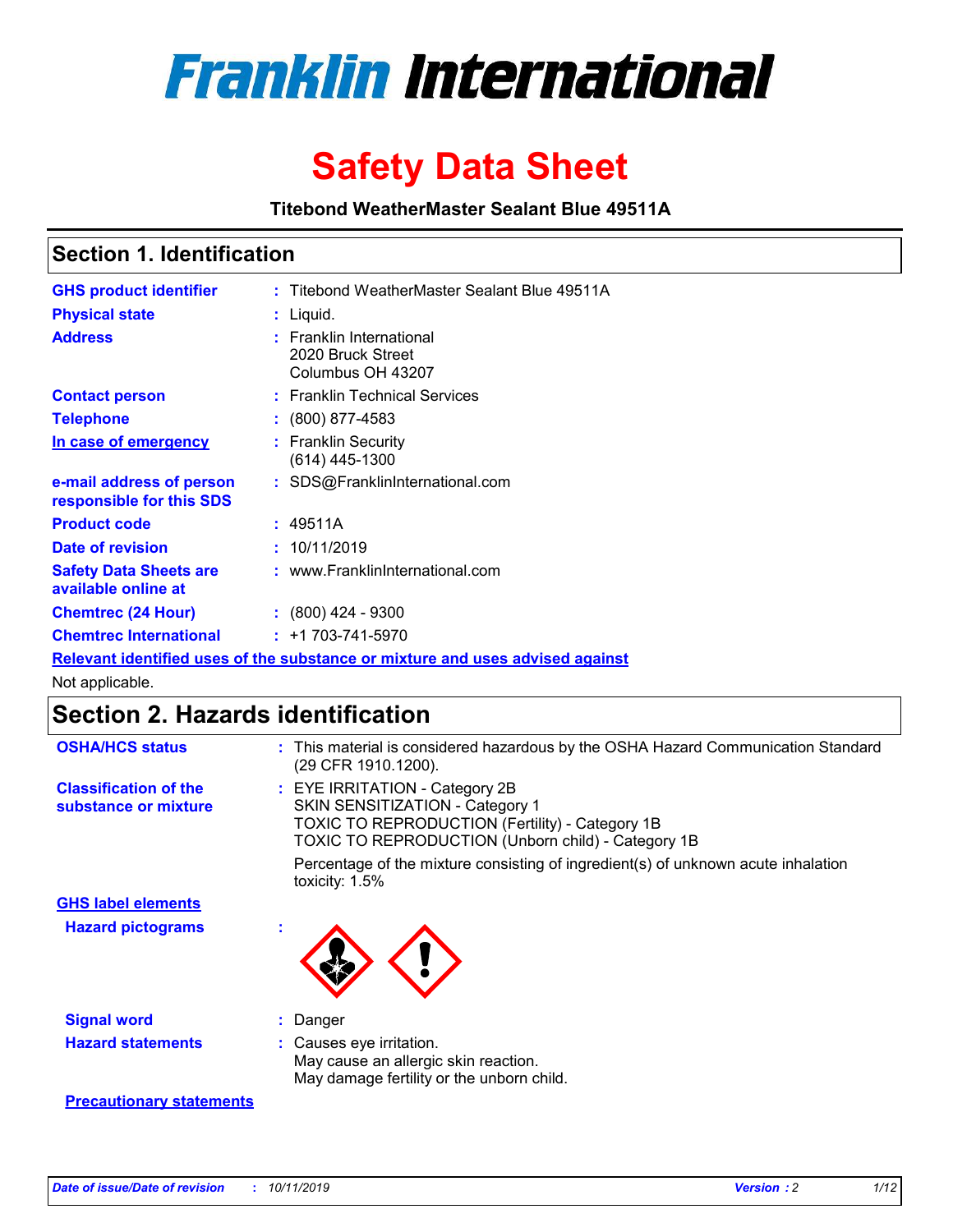### **Section 2. Hazards identification**

| <b>Prevention</b>                          | : Obtain special instructions before use. Do not handle until all safety precautions have<br>been read and understood. Wear protective gloves. Wear eye or face protection.<br>Wear protective clothing. Avoid breathing vapor. Wash hands thoroughly after handling.<br>Contaminated work clothing must not be allowed out of the workplace.                                                        |
|--------------------------------------------|------------------------------------------------------------------------------------------------------------------------------------------------------------------------------------------------------------------------------------------------------------------------------------------------------------------------------------------------------------------------------------------------------|
| <b>Response</b>                            | : IF exposed or concerned: Get medical attention. IF ON SKIN: Wash with plenty of<br>soap and water. Wash contaminated clothing before reuse. If skin irritation or rash<br>occurs: Get medical attention. IF IN EYES: Rinse cautiously with water for several<br>minutes. Remove contact lenses, if present and easy to do. Continue rinsing. If eye<br>irritation persists: Get medical attention. |
| <b>Storage</b>                             | : Store locked up.                                                                                                                                                                                                                                                                                                                                                                                   |
| <b>Disposal</b>                            | : Dispose of contents and container in accordance with all local, regional, national and<br>international regulations.                                                                                                                                                                                                                                                                               |
| <b>Hazards not otherwise</b><br>classified | : Product generates methanol during cure.                                                                                                                                                                                                                                                                                                                                                            |
|                                            |                                                                                                                                                                                                                                                                                                                                                                                                      |

## **Section 3. Composition/information on ingredients**

| <b>Substance/mixture</b><br>Mixture                  |               |                     |
|------------------------------------------------------|---------------|---------------------|
| <b>Ingredient name</b>                               | $\frac{9}{6}$ | <b>CAS number</b>   |
| 3-aminopropyltriethoxysilane<br>Dibutyltin dilaurate | ≤3<br>$≤0.3$  | 919-30-2<br>77-58-7 |

Any concentration shown as a range is to protect confidentiality or is due to batch variation.

**There are no additional ingredients present which, within the current knowledge of the supplier and in the concentrations applicable, are classified as hazardous to health or the environment and hence require reporting in this section.**

**Occupational exposure limits, if available, are listed in Section 8.**

### **Section 4. First aid measures**

| <b>Description of necessary first aid measures</b> |                                                                                                                                                                                                                                                                                                                                                                                                                                                                                                                                                                                                                                                                                                                                                                           |  |  |  |
|----------------------------------------------------|---------------------------------------------------------------------------------------------------------------------------------------------------------------------------------------------------------------------------------------------------------------------------------------------------------------------------------------------------------------------------------------------------------------------------------------------------------------------------------------------------------------------------------------------------------------------------------------------------------------------------------------------------------------------------------------------------------------------------------------------------------------------------|--|--|--|
| <b>Eye contact</b>                                 | : Immediately flush eyes with plenty of water, occasionally lifting the upper and lower<br>eyelids. Check for and remove any contact lenses. Continue to rinse for at least 10<br>minutes. If irritation persists, get medical attention.                                                                                                                                                                                                                                                                                                                                                                                                                                                                                                                                 |  |  |  |
| <b>Inhalation</b>                                  | : Remove victim to fresh air and keep at rest in a position comfortable for breathing. If<br>not breathing, if breathing is irregular or if respiratory arrest occurs, provide artificial<br>respiration or oxygen by trained personnel. It may be dangerous to the person providing<br>aid to give mouth-to-mouth resuscitation. Get medical attention. If unconscious, place<br>in recovery position and get medical attention immediately. Maintain an open airway.<br>Loosen tight clothing such as a collar, tie, belt or waistband. In case of inhalation of<br>decomposition products in a fire, symptoms may be delayed. The exposed person may<br>need to be kept under medical surveillance for 48 hours.                                                       |  |  |  |
| <b>Skin contact</b>                                | : Wash with plenty of soap and water. Remove contaminated clothing and shoes. Wash<br>contaminated clothing thoroughly with water before removing it, or wear gloves.<br>Continue to rinse for at least 10 minutes. Get medical attention. In the event of any<br>complaints or symptoms, avoid further exposure. Wash clothing before reuse. Clean<br>shoes thoroughly before reuse.                                                                                                                                                                                                                                                                                                                                                                                     |  |  |  |
| <b>Ingestion</b>                                   | : Wash out mouth with water. Remove dentures if any. Remove victim to fresh air and<br>keep at rest in a position comfortable for breathing. If material has been swallowed and<br>the exposed person is conscious, give small quantities of water to drink. Stop if the<br>exposed person feels sick as vomiting may be dangerous. Do not induce vomiting<br>unless directed to do so by medical personnel. If vomiting occurs, the head should be<br>kept low so that vomit does not enter the lungs. Get medical attention. Never give<br>anything by mouth to an unconscious person. If unconscious, place in recovery position<br>and get medical attention immediately. Maintain an open airway. Loosen tight clothing<br>such as a collar, tie, belt or waistband. |  |  |  |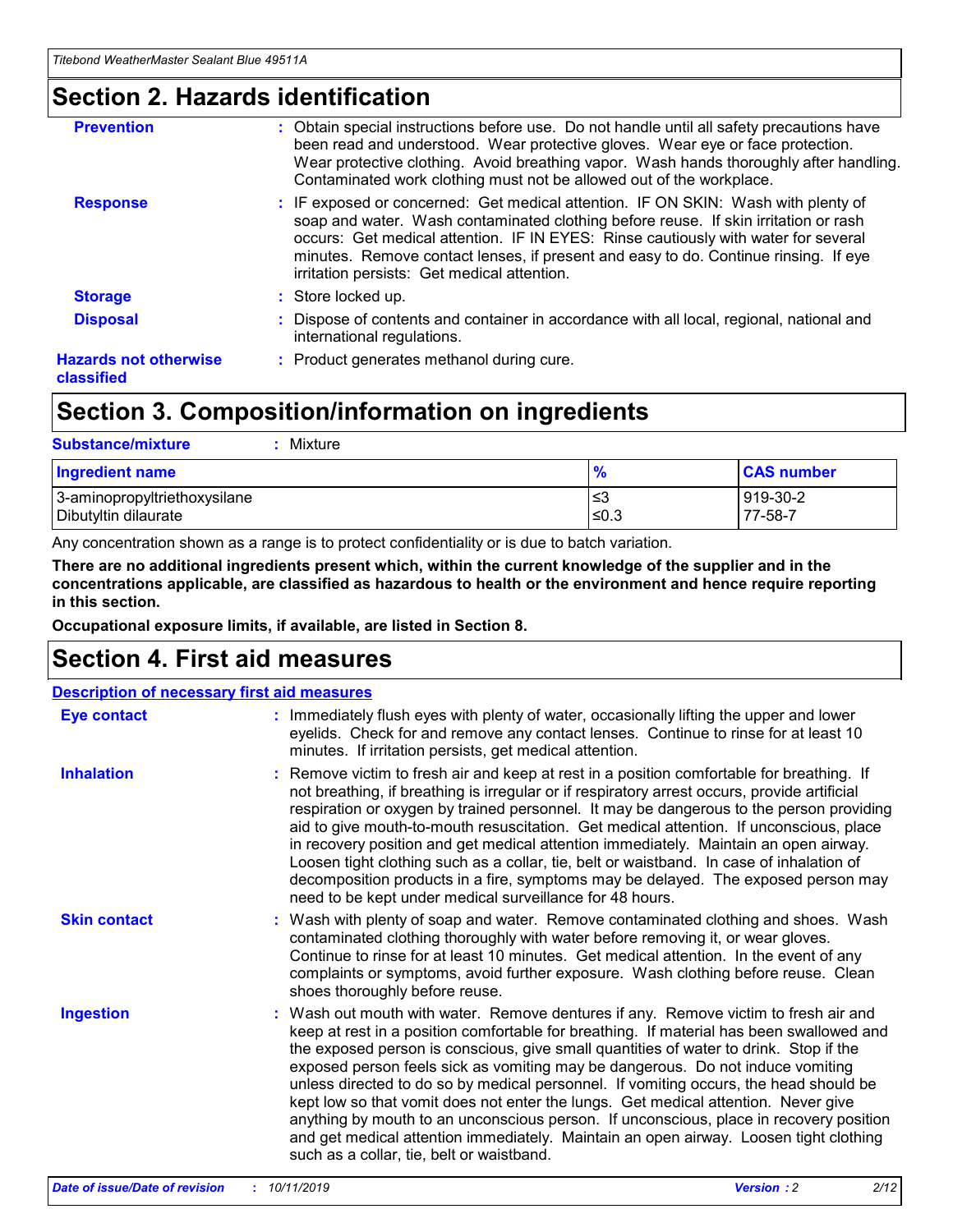## **Section 4. First aid measures**

| Most important symptoms/effects, acute and delayed |  |                                                                                                                                                                                                                                                                                                                                                                                                                 |
|----------------------------------------------------|--|-----------------------------------------------------------------------------------------------------------------------------------------------------------------------------------------------------------------------------------------------------------------------------------------------------------------------------------------------------------------------------------------------------------------|
| <b>Potential acute health effects</b>              |  |                                                                                                                                                                                                                                                                                                                                                                                                                 |
| <b>Eye contact</b>                                 |  | : May cause eye irritation.                                                                                                                                                                                                                                                                                                                                                                                     |
| <b>Inhalation</b>                                  |  | : No known significant effects or critical hazards.                                                                                                                                                                                                                                                                                                                                                             |
| <b>Skin contact</b>                                |  | : May cause skin irritation.                                                                                                                                                                                                                                                                                                                                                                                    |
| <b>Ingestion</b>                                   |  | : No known significant effects or critical hazards.                                                                                                                                                                                                                                                                                                                                                             |
| Over-exposure signs/symptoms                       |  |                                                                                                                                                                                                                                                                                                                                                                                                                 |
| <b>Eye contact</b>                                 |  | : Adverse symptoms may include the following:<br>irritation<br>watering<br>redness                                                                                                                                                                                                                                                                                                                              |
| <b>Inhalation</b>                                  |  | : Adverse symptoms may include the following:<br>reduced fetal weight<br>increase in fetal deaths<br>skeletal malformations                                                                                                                                                                                                                                                                                     |
| <b>Skin contact</b>                                |  | : Adverse symptoms may include the following:<br>irritation<br>redness<br>reduced fetal weight<br>increase in fetal deaths<br>skeletal malformations                                                                                                                                                                                                                                                            |
| <b>Ingestion</b>                                   |  | : Adverse symptoms may include the following:<br>reduced fetal weight<br>increase in fetal deaths<br>skeletal malformations                                                                                                                                                                                                                                                                                     |
|                                                    |  | <b>Indication of immediate medical attention and special treatment needed, if necessary</b>                                                                                                                                                                                                                                                                                                                     |
| <b>Notes to physician</b>                          |  | : In case of inhalation of decomposition products in a fire, symptoms may be delayed.<br>The exposed person may need to be kept under medical surveillance for 48 hours.                                                                                                                                                                                                                                        |
| <b>Specific treatments</b>                         |  | : No specific treatment.                                                                                                                                                                                                                                                                                                                                                                                        |
| <b>Protection of first-aiders</b>                  |  | : No action shall be taken involving any personal risk or without suitable training. If it is<br>suspected that fumes are still present, the rescuer should wear an appropriate mask or<br>self-contained breathing apparatus. It may be dangerous to the person providing aid to<br>give mouth-to-mouth resuscitation. Wash contaminated clothing thoroughly with water<br>before removing it, or wear gloves. |

**See toxicological information (Section 11)**

### **Section 5. Fire-fighting measures**

| <b>Extinguishing media</b>                             |                                                                                                                                                                                                     |
|--------------------------------------------------------|-----------------------------------------------------------------------------------------------------------------------------------------------------------------------------------------------------|
| <b>Suitable extinguishing</b><br>media                 | : Use an extinguishing agent suitable for the surrounding fire.                                                                                                                                     |
| <b>Unsuitable extinguishing</b><br>media               | : None known.                                                                                                                                                                                       |
| <b>Specific hazards arising</b><br>from the chemical   | : In a fire or if heated, a pressure increase will occur and the container may burst.                                                                                                               |
| <b>Hazardous thermal</b><br>decomposition products     | : Decomposition products may include the following materials:<br>carbon dioxide<br>carbon monoxide<br>nitrogen oxides<br>metal oxide/oxides                                                         |
| <b>Special protective actions</b><br>for fire-fighters | : Promptly isolate the scene by removing all persons from the vicinity of the incident if<br>there is a fire. No action shall be taken involving any personal risk or without suitable<br>training. |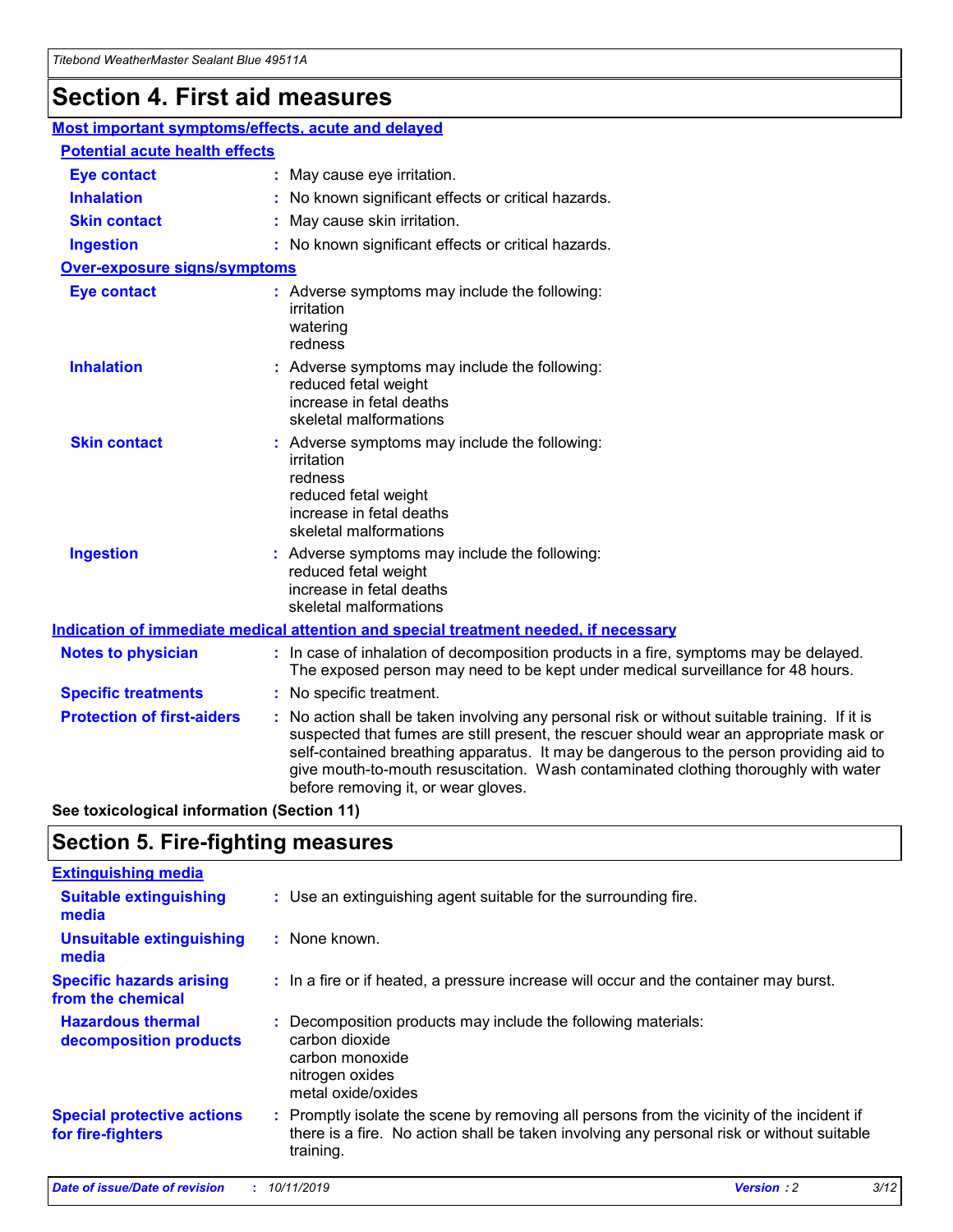### **Section 5. Fire-fighting measures**

**Special protective equipment for fire-fighters** Fire-fighters should wear appropriate protective equipment and self-contained breathing **:** apparatus (SCBA) with a full face-piece operated in positive pressure mode.

### **Section 6. Accidental release measures**

#### **Personal precautions, protective equipment and emergency procedures**

| For non-emergency<br>personnel                               | : No action shall be taken involving any personal risk or without suitable training.<br>Evacuate surrounding areas. Keep unnecessary and unprotected personnel from<br>entering. Do not touch or walk through spilled material. Avoid breathing vapor or mist.<br>Provide adequate ventilation. Wear appropriate respirator when ventilation is<br>inadequate. Put on appropriate personal protective equipment.                                                                                                                                                                                                                                                                                             |
|--------------------------------------------------------------|--------------------------------------------------------------------------------------------------------------------------------------------------------------------------------------------------------------------------------------------------------------------------------------------------------------------------------------------------------------------------------------------------------------------------------------------------------------------------------------------------------------------------------------------------------------------------------------------------------------------------------------------------------------------------------------------------------------|
|                                                              | For emergency responders : If specialized clothing is required to deal with the spillage, take note of any information in<br>Section 8 on suitable and unsuitable materials. See also the information in "For non-<br>emergency personnel".                                                                                                                                                                                                                                                                                                                                                                                                                                                                  |
| <b>Environmental precautions</b>                             | : Avoid dispersal of spilled material and runoff and contact with soil, waterways, drains<br>and sewers. Inform the relevant authorities if the product has caused environmental<br>pollution (sewers, waterways, soil or air).                                                                                                                                                                                                                                                                                                                                                                                                                                                                              |
| <b>Methods and materials for containment and cleaning up</b> |                                                                                                                                                                                                                                                                                                                                                                                                                                                                                                                                                                                                                                                                                                              |
| <b>Small spill</b>                                           | : Stop leak if without risk. Move containers from spill area. Dilute with water and mop up<br>if water-soluble. Alternatively, or if water-insoluble, absorb with an inert dry material and<br>place in an appropriate waste disposal container. Dispose of via a licensed waste<br>disposal contractor.                                                                                                                                                                                                                                                                                                                                                                                                     |
| <b>Large spill</b>                                           | : Stop leak if without risk. Move containers from spill area. Approach release from<br>upwind. Prevent entry into sewers, water courses, basements or confined areas. Wash<br>spillages into an effluent treatment plant or proceed as follows. Contain and collect<br>spillage with non-combustible, absorbent material e.g. sand, earth, vermiculite or<br>diatomaceous earth and place in container for disposal according to local regulations<br>(see Section 13). Dispose of via a licensed waste disposal contractor. Contaminated<br>absorbent material may pose the same hazard as the spilled product. Note: see<br>Section 1 for emergency contact information and Section 13 for waste disposal. |

### **Section 7. Handling and storage**

| <b>Precautions for safe handling</b>                                             |                                                                                                                                                                                                                                                                                                                                                                                                                                                                                                                                                                                                                                                                                                                                                                                                                                                  |
|----------------------------------------------------------------------------------|--------------------------------------------------------------------------------------------------------------------------------------------------------------------------------------------------------------------------------------------------------------------------------------------------------------------------------------------------------------------------------------------------------------------------------------------------------------------------------------------------------------------------------------------------------------------------------------------------------------------------------------------------------------------------------------------------------------------------------------------------------------------------------------------------------------------------------------------------|
| <b>Protective measures</b>                                                       | : Put on appropriate personal protective equipment (see Section 8). Persons with a<br>history of skin sensitization problems should not be employed in any process in which<br>this product is used. Avoid exposure - obtain special instructions before use. Avoid<br>exposure during pregnancy. Do not handle until all safety precautions have been read<br>and understood. Do not get in eyes or on skin or clothing. Do not ingest. Avoid<br>breathing vapor or mist. If during normal use the material presents a respiratory hazard,<br>use only with adequate ventilation or wear appropriate respirator. Keep in the original<br>container or an approved alternative made from a compatible material, kept tightly<br>closed when not in use. Empty containers retain product residue and can be hazardous.<br>Do not reuse container. |
| <b>Advice on general</b><br>occupational hygiene                                 | : Eating, drinking and smoking should be prohibited in areas where this material is<br>handled, stored and processed. Workers should wash hands and face before eating,<br>drinking and smoking. Remove contaminated clothing and protective equipment before<br>entering eating areas. See also Section 8 for additional information on hygiene<br>measures.                                                                                                                                                                                                                                                                                                                                                                                                                                                                                    |
| <b>Conditions for safe storage,</b><br>including any<br><b>incompatibilities</b> | : Store between the following temperatures: 0 to 120 $\degree$ C (32 to 248 $\degree$ F). Store in<br>accordance with local regulations. Store in original container protected from direct<br>sunlight in a dry, cool and well-ventilated area, away from incompatible materials (see<br>Section 10) and food and drink. Store locked up. Keep container tightly closed and<br>sealed until ready for use. Containers that have been opened must be carefully<br>resealed and kept upright to prevent leakage. Do not store in unlabeled containers.<br>Use appropriate containment to avoid environmental contamination. See Section 10 for<br>incompatible materials before handling or use.                                                                                                                                                   |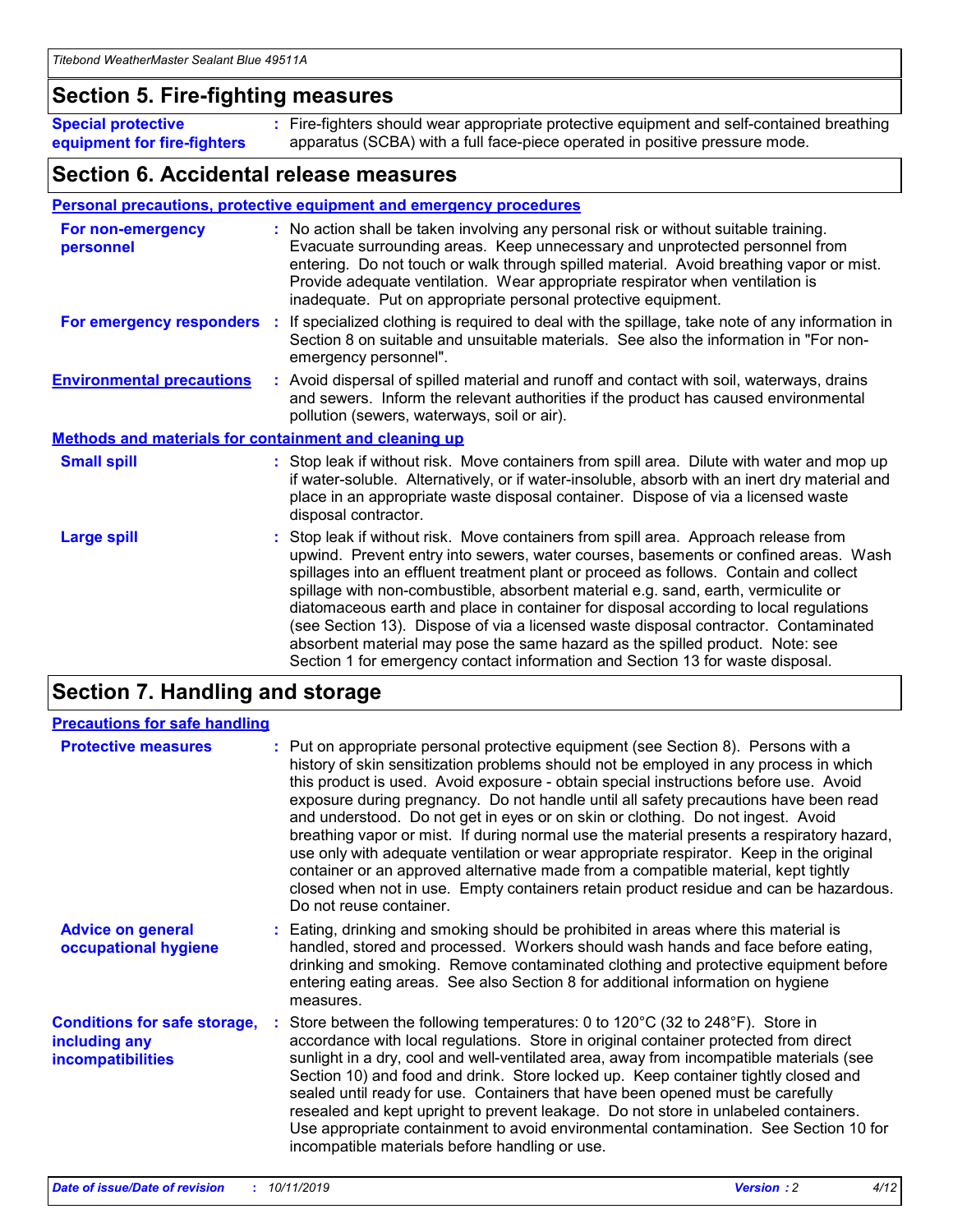## **Section 8. Exposure controls/personal protection**

#### **Control parameters**

#### **Occupational exposure limits**

| <b>Ingredient name</b>                               |    |                        | <b>Exposure limits</b>                                                                                                                                                                                                                                                                                                                                                                                                                                                                                                                                                                                                 |
|------------------------------------------------------|----|------------------------|------------------------------------------------------------------------------------------------------------------------------------------------------------------------------------------------------------------------------------------------------------------------------------------------------------------------------------------------------------------------------------------------------------------------------------------------------------------------------------------------------------------------------------------------------------------------------------------------------------------------|
| 3-aminopropyltriethoxysilane<br>Dibutyltin dilaurate |    |                        | None.<br>ACGIH TLV (United States, 3/2019). Absorbed through skin.<br>Notes: as Sn<br>TWA: 0.1 mg/m <sup>3</sup> , (as Sn) 8 hours.<br>STEL: 0.2 mg/m <sup>3</sup> , (as Sn) 15 minutes.<br>NIOSH REL (United States, 10/2016). Absorbed through skin.<br>Notes: as Sn<br>TWA: 0.1 mg/m <sup>3</sup> , (as Sn) 10 hours.<br>OSHA PEL (United States, 5/2018). Notes: as Sn<br>TWA: $0.1 \text{ mg/m}^3$ , (as Sn) 8 hours.<br>OSHA PEL 1989 (United States, 3/1989). Absorbed through skin.<br>Notes: measured as Sn<br>TWA: 0.1 mg/m <sup>3</sup> , (measured as Sn) 8 hours. Form: Organic                           |
| <b>Appropriate engineering</b><br>controls           |    |                        | : If user operations generate dust, fumes, gas, vapor or mist, use process enclosures,<br>local exhaust ventilation or other engineering controls to keep worker exposure to<br>airborne contaminants below any recommended or statutory limits.                                                                                                                                                                                                                                                                                                                                                                       |
| <b>Environmental exposure</b><br><b>controls</b>     |    |                        | Emissions from ventilation or work process equipment should be checked to ensure<br>they comply with the requirements of environmental protection legislation. In some<br>cases, fume scrubbers, filters or engineering modifications to the process equipment<br>will be necessary to reduce emissions to acceptable levels.                                                                                                                                                                                                                                                                                          |
| <b>Individual protection measures</b>                |    |                        |                                                                                                                                                                                                                                                                                                                                                                                                                                                                                                                                                                                                                        |
| <b>Hygiene measures</b>                              |    |                        | : Wash hands, forearms and face thoroughly after handling chemical products, before<br>eating, smoking and using the lavatory and at the end of the working period.<br>Appropriate techniques should be used to remove potentially contaminated clothing.<br>Contaminated work clothing should not be allowed out of the workplace. Wash<br>contaminated clothing before reusing. Ensure that eyewash stations and safety<br>showers are close to the workstation location.                                                                                                                                            |
| <b>Eye/face protection</b>                           |    |                        | : Safety eyewear complying with an approved standard should be used when a risk<br>assessment indicates this is necessary to avoid exposure to liquid splashes, mists,<br>gases or dusts. If contact is possible, the following protection should be worn, unless<br>the assessment indicates a higher degree of protection: chemical splash goggles.                                                                                                                                                                                                                                                                  |
| <b>Skin protection</b>                               |    |                        |                                                                                                                                                                                                                                                                                                                                                                                                                                                                                                                                                                                                                        |
| <b>Hand protection</b>                               |    |                        | : Chemical-resistant, impervious gloves complying with an approved standard should be<br>worn at all times when handling chemical products if a risk assessment indicates this is<br>necessary. Considering the parameters specified by the glove manufacturer, check<br>during use that the gloves are still retaining their protective properties. It should be<br>noted that the time to breakthrough for any glove material may be different for different<br>glove manufacturers. In the case of mixtures, consisting of several substances, the<br>protection time of the gloves cannot be accurately estimated. |
| <b>Body protection</b>                               |    | handling this product. | Personal protective equipment for the body should be selected based on the task being<br>performed and the risks involved and should be approved by a specialist before                                                                                                                                                                                                                                                                                                                                                                                                                                                |
| <b>Other skin protection</b>                         |    |                        | : Appropriate footwear and any additional skin protection measures should be selected<br>based on the task being performed and the risks involved and should be approved by a<br>specialist before handling this product.                                                                                                                                                                                                                                                                                                                                                                                              |
| <b>Respiratory protection</b>                        | ÷. | aspects of use.        | Based on the hazard and potential for exposure, select a respirator that meets the<br>appropriate standard or certification. Respirators must be used according to a<br>respiratory protection program to ensure proper fitting, training, and other important                                                                                                                                                                                                                                                                                                                                                         |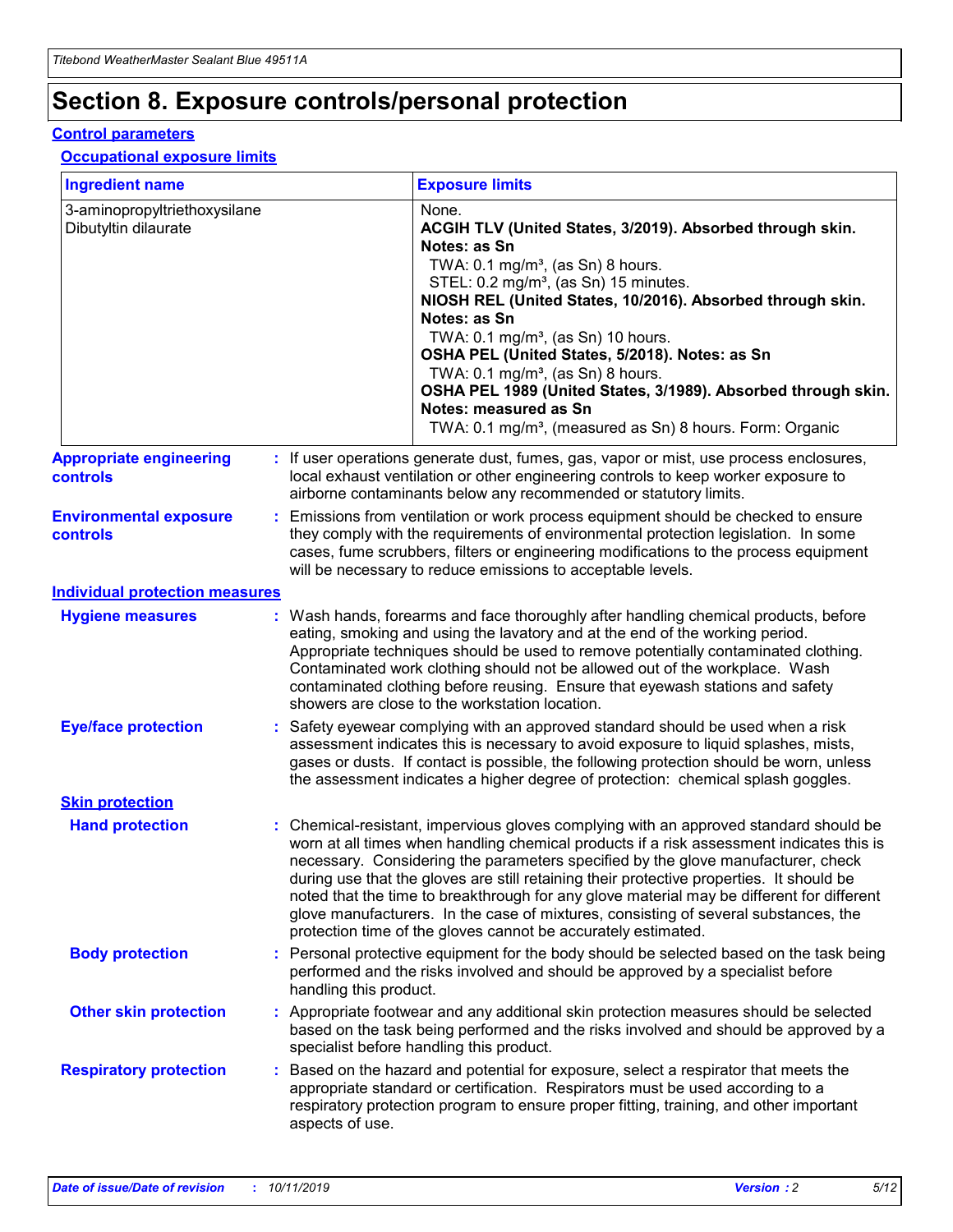### **Section 9. Physical and chemical properties**

#### **Appearance**

| <b>Physical state</b>                             | : Liquid. [Paste.]                                              |
|---------------------------------------------------|-----------------------------------------------------------------|
| Color                                             | $:$ Blue.                                                       |
| Odor                                              | : None [Slight]                                                 |
| <b>Odor threshold</b>                             | $:$ Not available.                                              |
| рH                                                | : Not applicable.                                               |
| <b>Melting point</b>                              | : Not available.                                                |
| <b>Boiling point</b>                              | : >100°C (>212°F)                                               |
| <b>Flash point</b>                                | : Closed cup: >200°C (>392°F) [Setaflash.]                      |
| <b>Evaporation rate</b>                           | $:$ <1 (butyl acetate = 1)                                      |
| <b>Flammability (solid, gas)</b>                  | : Not available.                                                |
| Lower and upper explosive<br>(flammable) limits   | $:$ Not available.                                              |
| <b>VOC (less water, less</b><br>exempt solvents)  | : 0 g/l                                                         |
| <b>Volatility</b>                                 | $: 0\%$ (w/w)                                                   |
| <b>Vapor density</b>                              | : Not available.                                                |
| <b>Relative density</b>                           | : 1.4329                                                        |
| <b>Solubility</b>                                 | Insoluble in the following materials: cold water and hot water. |
| <b>Solubility in water</b>                        | : Not available.                                                |
| <b>Partition coefficient: n-</b><br>octanol/water | $:$ Not available.                                              |
| <b>Auto-ignition temperature</b>                  | $:$ Not available.                                              |
|                                                   |                                                                 |
| <b>Decomposition temperature</b>                  | : Not available.                                                |

### **Section 10. Stability and reactivity**

| <b>Reactivity</b>                            |    | : No specific test data related to reactivity available for this product or its ingredients.            |
|----------------------------------------------|----|---------------------------------------------------------------------------------------------------------|
| <b>Chemical stability</b>                    |    | : The product is stable.                                                                                |
| <b>Possibility of hazardous</b><br>reactions |    | : Under normal conditions of storage and use, hazardous reactions will not occur.                       |
| <b>Conditions to avoid</b>                   |    | : No specific data.                                                                                     |
| <b>Incompatible materials</b>                | ٠. | No specific data.                                                                                       |
| <b>Hazardous decomposition</b><br>products   | ÷. | Under normal conditions of storage and use, hazardous decomposition products should<br>not be produced. |

### **Section 11. Toxicological information**

### **Information on toxicological effects**

#### **Acute toxicity**

| <b>Product/ingredient name</b> | <b>Result</b>           | <b>Species</b> | <b>Dose</b>                | <b>Exposure</b> |
|--------------------------------|-------------------------|----------------|----------------------------|-----------------|
| 3-aminopropyltriethoxysilane   | <b>ILD50 Dermal</b>     | Rabbit         | 4.29 g/kg                  |                 |
| Dibutyltin dilaurate           | ILD50 Oral<br>LD50 Oral | Rat<br>Rat     | $1.57$ g/kg<br>175 $mg/kg$ |                 |
|                                |                         |                |                            |                 |

**Irritation/Corrosion**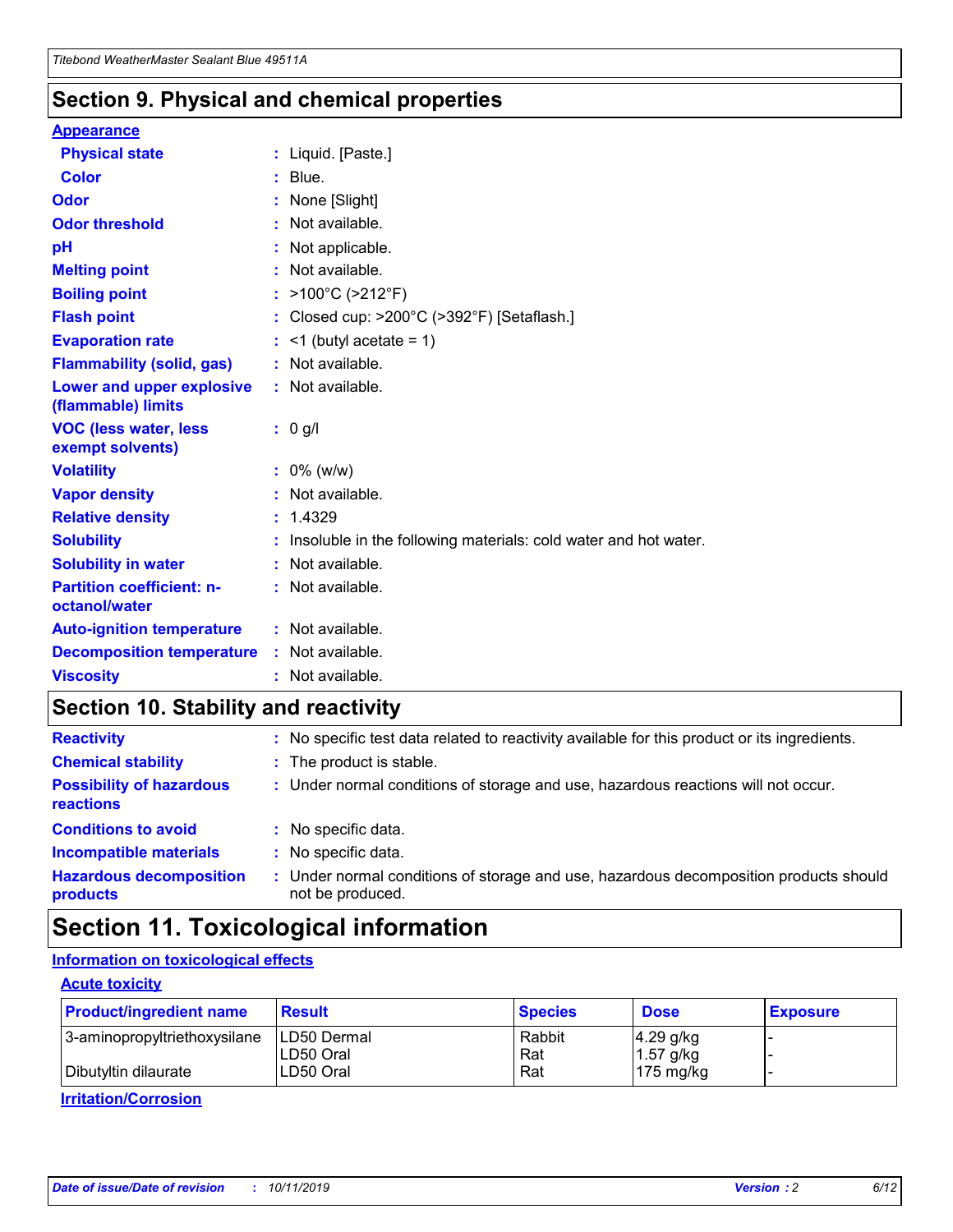## **Section 11. Toxicological information**

| <b>Product/ingredient name</b> | <b>Result</b>                 | <b>Species</b> | <b>Score</b> | <b>Exposure</b>    | <b>Observation</b> |
|--------------------------------|-------------------------------|----------------|--------------|--------------------|--------------------|
| 3-aminopropyltriethoxysilane   | Eyes - Mild irritant          | Rabbit         |              | $100 \text{ mg}$   |                    |
|                                | Eyes - Severe irritant        | Rabbit         |              | 24 hours 750       |                    |
|                                |                               |                |              | ug                 |                    |
|                                | <b>Skin - Severe irritant</b> | Rabbit         |              | 24 hours 5         | -                  |
| Dibutyltin dilaurate           | Eyes - Moderate irritant      | Rabbit         |              | mq<br>24 hours 100 |                    |
|                                |                               |                |              | mg                 |                    |
|                                | Skin - Severe irritant        | Rabbit         |              | 500 mg             |                    |

### **Sensitization**

Not available.

#### **Mutagenicity**

Not available.

#### **Carcinogenicity**

Not available.

#### **Reproductive toxicity**

Not available.

#### **Teratogenicity**

Not available.

#### **Specific target organ toxicity (single exposure)**

Not available.

#### **Specific target organ toxicity (repeated exposure)**

| <b>Name</b>                                                                  |                                                                            | <b>Category</b>                                     | <b>Route of</b><br>exposure | <b>Target organs</b> |
|------------------------------------------------------------------------------|----------------------------------------------------------------------------|-----------------------------------------------------|-----------------------------|----------------------|
| Dibutyltin dilaurate                                                         |                                                                            | Category 1                                          | -                           | respiratory system   |
| <b>Aspiration hazard</b><br>Not available.                                   |                                                                            |                                                     |                             |                      |
| <b>Information on the likely</b><br>routes of exposure                       | : Not available.                                                           |                                                     |                             |                      |
| <b>Potential acute health effects</b>                                        |                                                                            |                                                     |                             |                      |
| <b>Eye contact</b>                                                           | : May cause eye irritation.                                                |                                                     |                             |                      |
| <b>Inhalation</b>                                                            |                                                                            | : No known significant effects or critical hazards. |                             |                      |
| <b>Skin contact</b>                                                          | : May cause skin irritation.                                               |                                                     |                             |                      |
| <b>Ingestion</b>                                                             |                                                                            | : No known significant effects or critical hazards. |                             |                      |
| Symptoms related to the physical, chemical and toxicological characteristics |                                                                            |                                                     |                             |                      |
| <b>Eye contact</b>                                                           | irritation<br>watering<br>redness                                          | : Adverse symptoms may include the following:       |                             |                      |
| <b>Inhalation</b>                                                            | reduced fetal weight<br>increase in fetal deaths<br>skeletal malformations | : Adverse symptoms may include the following:       |                             |                      |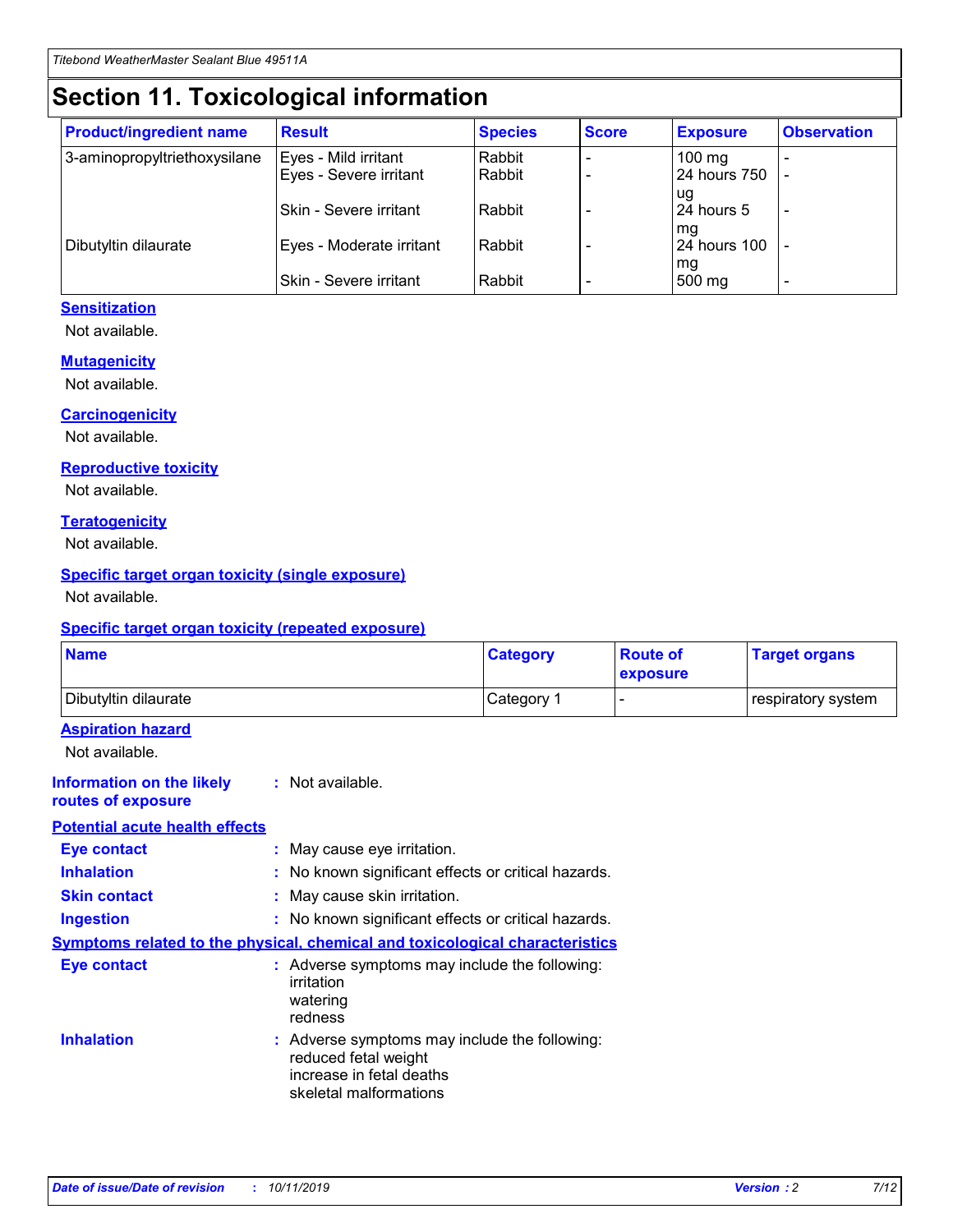## **Section 11. Toxicological information**

| <b>Skin contact</b>                     | : Adverse symptoms may include the following:<br>irritation<br>redness<br>reduced fetal weight<br>increase in fetal deaths<br>skeletal malformations |
|-----------------------------------------|------------------------------------------------------------------------------------------------------------------------------------------------------|
| <b>Ingestion</b>                        | : Adverse symptoms may include the following:<br>reduced fetal weight<br>increase in fetal deaths<br>skeletal malformations                          |
|                                         | Delayed and immediate effects and also chronic effects from short and long term exposure                                                             |
| <b>Short term exposure</b>              |                                                                                                                                                      |
| <b>Potential immediate</b><br>effects   | : Not available.                                                                                                                                     |
| <b>Potential delayed effects</b>        | : Not available.                                                                                                                                     |
| <b>Long term exposure</b>               |                                                                                                                                                      |
| <b>Potential immediate</b><br>effects   | : Not available.                                                                                                                                     |
| <b>Potential delayed effects</b>        | : Not available.                                                                                                                                     |
| <b>Potential chronic health effects</b> |                                                                                                                                                      |
| Not available.                          |                                                                                                                                                      |
| <b>General</b>                          | : Once sensitized, a severe allergic reaction may occur when subsequently exposed to<br>very low levels.                                             |
| <b>Carcinogenicity</b>                  | : No known significant effects or critical hazards.                                                                                                  |
| <b>Mutagenicity</b>                     | No known significant effects or critical hazards.                                                                                                    |
| <b>Teratogenicity</b>                   | May damage the unborn child.                                                                                                                         |
| <b>Developmental effects</b>            | No known significant effects or critical hazards.                                                                                                    |
| <b>Fertility effects</b>                | : May damage fertility.                                                                                                                              |
| <b>Numerical measures of toxicity</b>   |                                                                                                                                                      |
| <b>Acute toxicity estimates</b>         |                                                                                                                                                      |
|                                         |                                                                                                                                                      |

Not available.

## **Section 12. Ecological information**

#### **Toxicity**

| <b>Product/ingredient name</b> | <b>Result</b>                     | <b>Species</b>                       | <b>Exposure</b> |
|--------------------------------|-----------------------------------|--------------------------------------|-----------------|
| Dibutyltin dilaurate           | Chronic EC10 > 2 mg/l Fresh water | Algae - Scenedesmus<br>I subspicatus | l 96 hours      |

### **Persistence and degradability**

| <b>Product/ingredient name</b> | <b>Test</b>                                                                    | <b>Result</b>  |                   | <b>Dose</b> | <b>Inoculum</b>         |
|--------------------------------|--------------------------------------------------------------------------------|----------------|-------------------|-------------|-------------------------|
| Dibutyltin dilaurate           | OECD 301F<br>Ready<br>Biodegradability -<br>Manometric<br>Respirometry<br>Test | 23 % - 28 days |                   |             |                         |
| <b>Product/ingredient name</b> | <b>Aquatic half-life</b>                                                       |                | <b>Photolysis</b> |             | <b>Biodegradability</b> |
| Dibutyltin dilaurate           |                                                                                |                |                   |             | Inherent                |

### **Bioaccumulative potential**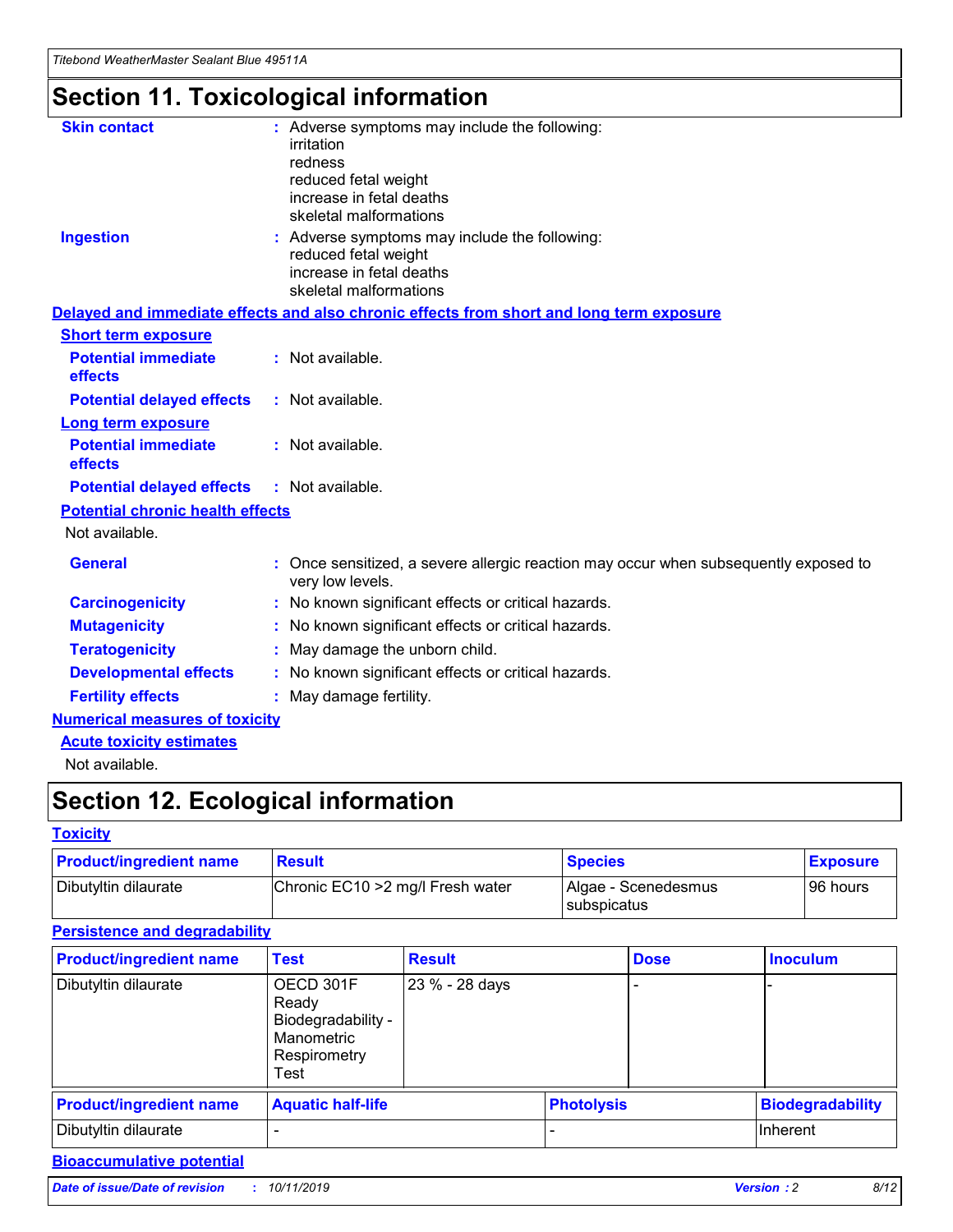## **Section 12. Ecological information**

| <b>Product/ingredient name</b> | $LoaPow$ | <b>BCF</b> | <b>Potential</b> |
|--------------------------------|----------|------------|------------------|
| 3-aminopropyltriethoxysilane   | 1.7      | 3.4        | low              |
| Dibutyltin dilaurate           | 4.44     | 2.91       | low              |

#### **Mobility in soil**

| <b>Soil/water partition</b><br>coefficient (K <sub>oc</sub> ) | : Not available.                                    |
|---------------------------------------------------------------|-----------------------------------------------------|
| <b>Other adverse effects</b>                                  | : No known significant effects or critical hazards. |

### **Section 13. Disposal considerations**

**Disposal methods :**

The generation of waste should be avoided or minimized wherever possible. Disposal of this product, solutions and any by-products should at all times comply with the requirements of environmental protection and waste disposal legislation and any regional local authority requirements. Dispose of surplus and non-recyclable products via a licensed waste disposal contractor. Waste should not be disposed of untreated to the sewer unless fully compliant with the requirements of all authorities with jurisdiction. Waste packaging should be recycled. Incineration or landfill should only be considered when recycling is not feasible. This material and its container must be disposed of in a safe way. Care should be taken when handling emptied containers that have not been cleaned or rinsed out. Empty containers or liners may retain some product residues. Avoid dispersal of spilled material and runoff and contact with soil, waterways, drains and sewers.

## **Section 14. Transport information**

|                                      | <b>DOT</b><br><b>Classification</b> | <b>TDG</b><br><b>Classification</b> | <b>Mexico</b><br><b>Classification</b> | <b>ADR/RID</b>           | <b>IMDG</b>              | <b>IATA</b>              |
|--------------------------------------|-------------------------------------|-------------------------------------|----------------------------------------|--------------------------|--------------------------|--------------------------|
| <b>UN number</b>                     | Not regulated.                      | Not regulated.                      | Not regulated.                         | Not regulated.           | Not regulated.           | Not regulated.           |
| <b>UN proper</b><br>shipping name    | $\qquad \qquad \blacksquare$        |                                     |                                        |                          |                          |                          |
| <b>Transport</b><br>hazard class(es) | $\blacksquare$                      | $\blacksquare$                      | $\blacksquare$                         | $\overline{\phantom{a}}$ | $\blacksquare$           | $\blacksquare$           |
| <b>Packing group</b>                 | $\overline{\phantom{a}}$            | $\overline{\phantom{0}}$            | $\overline{\phantom{0}}$               | -                        | $\overline{\phantom{0}}$ | $\overline{\phantom{a}}$ |
| <b>Environmental</b><br>hazards      | No.                                 | No.                                 | No.                                    | No.                      | No.                      | No.                      |

## **Section 15. Regulatory information**

#### **U.S. Federal regulations**

#### **SARA 302/304**

#### **Composition/information on ingredients**

No products were found.

**SARA 304 RQ :** Not applicable.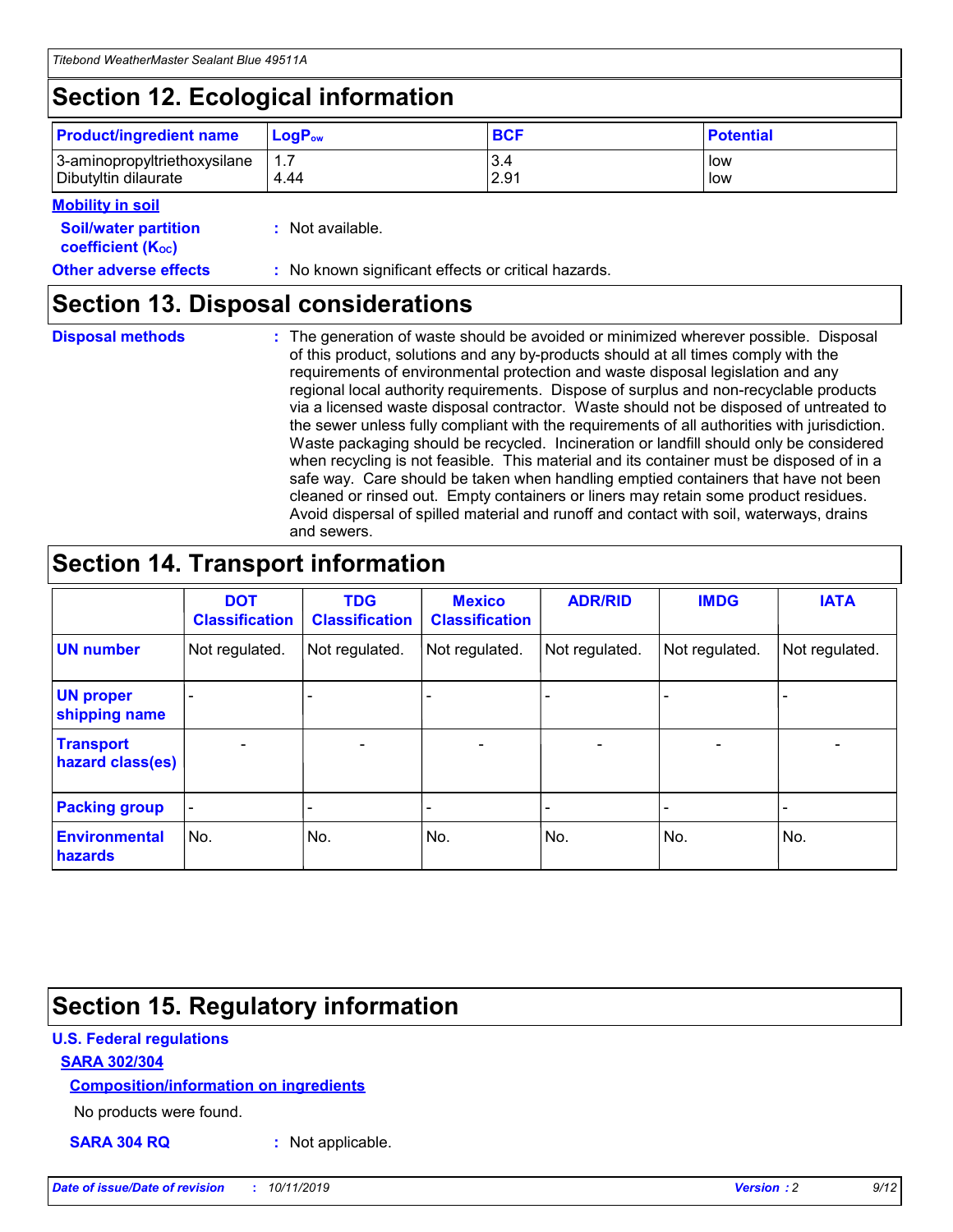## **Section 15. Regulatory information**

#### **SARA 311/312**

**Classification :** EYE IRRITATION - Category 2B SKIN SENSITIZATION - Category 1 TOXIC TO REPRODUCTION (Fertility) - Category 1B TOXIC TO REPRODUCTION (Unborn child) - Category 1B

#### **Composition/information on ingredients**

| <b>Name</b>                  | $\frac{9}{6}$ | <b>Classification</b>                                                                                            |
|------------------------------|---------------|------------------------------------------------------------------------------------------------------------------|
| 3-aminopropyltriethoxysilane | $\leq$ 3      | <b>FLAMMABLE LIQUIDS - Category 4</b><br><b>ACUTE TOXICITY (oral) - Category 4</b>                               |
|                              |               | SKIN IRRITATION - Category 2<br>EYE IRRITATION - Category 2A                                                     |
| Dibutyltin dilaurate         | ≤0.3          | ACUTE TOXICITY (oral) - Category 3<br>SKIN CORROSION - Category 1C                                               |
|                              |               | SERIOUS EYE DAMAGE - Category 1<br>SKIN SENSITIZATION - Category 1<br><b>GERM CELL MUTAGENICITY - Category 2</b> |
|                              |               | TOXIC TO REPRODUCTION (Fertility) - Category 1B<br>TOXIC TO REPRODUCTION (Unborn child) - Category 1B            |
|                              |               | SPECIFIC TARGET ORGAN TOXICITY (REPEATED<br>EXPOSURE) (respiratory system) - Category 1                          |

#### **State regulations**

| <b>Massachusetts</b> | : None of the components are listed. |
|----------------------|--------------------------------------|
| <b>New York</b>      | : None of the components are listed. |
| <b>New Jersey</b>    | : None of the components are listed. |
| <b>Pennsylvania</b>  | : None of the components are listed. |

#### **California Prop. 65**

**A** WARNING: This product can expose you to methanol, which is known to the State of California to cause birth defects or other reproductive harm. For more information go to www.P65Warnings.ca.gov.

| <b>Ingredient name</b> | No significant risk Maximum<br>level | acceptable dosage<br>level |
|------------------------|--------------------------------------|----------------------------|
| methanol               |                                      | Yes.                       |

#### **International regulations**

**Chemical Weapon Convention List Schedules I, II & III Chemicals** Not listed.

#### **Montreal Protocol**

Not listed.

#### **Stockholm Convention on Persistent Organic Pollutants**

Not listed.

### **UNECE Aarhus Protocol on POPs and Heavy Metals**

Not listed.

#### **Inventory list**

### **China :** All components are listed or exempted.

**United States TSCA 8(b) inventory :** All components are active or exempted.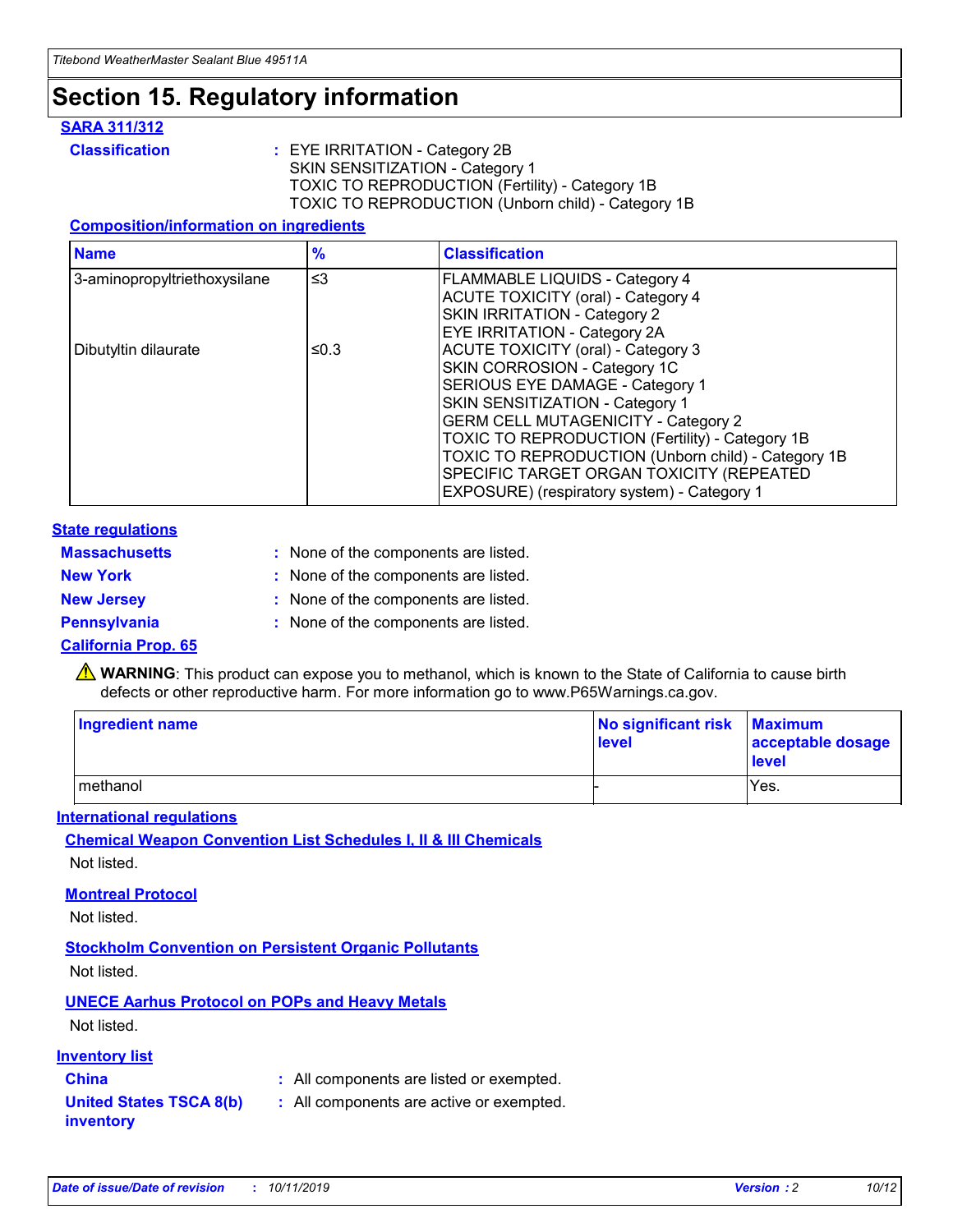## **Section 16. Other information**

**Hazardous Material Information System (U.S.A.)**



**Caution: HMIS® ratings are based on a 0-4 rating scale, with 0 representing minimal hazards or risks, and 4 representing significant hazards or risks. Although HMIS® ratings and the associated label are not required on SDSs or products leaving a facility under 29 CFR 1910.1200, the preparer may choose to provide them. HMIS® ratings are to be used with a fully implemented HMIS® program. HMIS® is a registered trademark and service mark of the American Coatings Association, Inc.**

**The customer is responsible for determining the PPE code for this material. For more information on HMIS® Personal Protective Equipment (PPE) codes, consult the HMIS® Implementation Manual.**

#### **National Fire Protection Association (U.S.A.)**



**Reprinted with permission from NFPA 704-2001, Identification of the Hazards of Materials for Emergency Response Copyright ©1997, National Fire Protection Association, Quincy, MA 02269. This reprinted material is not the complete and official position of the National Fire Protection Association, on the referenced subject which is represented only by the standard in its entirety.**

**Copyright ©2001, National Fire Protection Association, Quincy, MA 02269. This warning system is intended to be interpreted and applied only by properly trained individuals to identify fire, health and reactivity hazards of chemicals. The user is referred to certain limited number of chemicals with recommended classifications in NFPA 49 and NFPA 325, which would be used as a guideline only. Whether the chemicals are classified by NFPA or not, anyone using the 704 systems to classify chemicals does so at their own risk.**

**Procedure used to derive the classification**

| <b>Classification</b>                                                                                                                                                    |                                                                                                                                                  | <b>Justification</b>                                                                                                                                                                                                                                                                                                                                                                                                 |  |
|--------------------------------------------------------------------------------------------------------------------------------------------------------------------------|--------------------------------------------------------------------------------------------------------------------------------------------------|----------------------------------------------------------------------------------------------------------------------------------------------------------------------------------------------------------------------------------------------------------------------------------------------------------------------------------------------------------------------------------------------------------------------|--|
| EYE IRRITATION - Category 2B<br>SKIN SENSITIZATION - Category 1<br>TOXIC TO REPRODUCTION (Fertility) - Category 1B<br>TOXIC TO REPRODUCTION (Unborn child) - Category 1B |                                                                                                                                                  | Expert judgment<br>Expert judgment<br>Expert judgment<br>Expert judgment                                                                                                                                                                                                                                                                                                                                             |  |
| <b>History</b>                                                                                                                                                           |                                                                                                                                                  |                                                                                                                                                                                                                                                                                                                                                                                                                      |  |
| Date of printing                                                                                                                                                         | : 4/22/2022                                                                                                                                      |                                                                                                                                                                                                                                                                                                                                                                                                                      |  |
| Date of issue/Date of<br>revision                                                                                                                                        | : 10/11/2019                                                                                                                                     |                                                                                                                                                                                                                                                                                                                                                                                                                      |  |
| Date of previous issue                                                                                                                                                   | : 10/16/2020                                                                                                                                     |                                                                                                                                                                                                                                                                                                                                                                                                                      |  |
| <b>Version</b>                                                                                                                                                           | $\therefore$ 2                                                                                                                                   |                                                                                                                                                                                                                                                                                                                                                                                                                      |  |
| <b>Key to abbreviations</b>                                                                                                                                              | $\therefore$ ATE = Acute Toxicity Estimate<br><b>BCF</b> = Bioconcentration Factor<br>IBC = Intermediate Bulk Container<br>$UN = United Nations$ | GHS = Globally Harmonized System of Classification and Labelling of Chemicals<br>IATA = International Air Transport Association<br><b>IMDG = International Maritime Dangerous Goods</b><br>LogPow = logarithm of the octanol/water partition coefficient<br>MARPOL = International Convention for the Prevention of Pollution From Ships, 1973<br>as modified by the Protocol of 1978. ("Marpol" = marine pollution) |  |